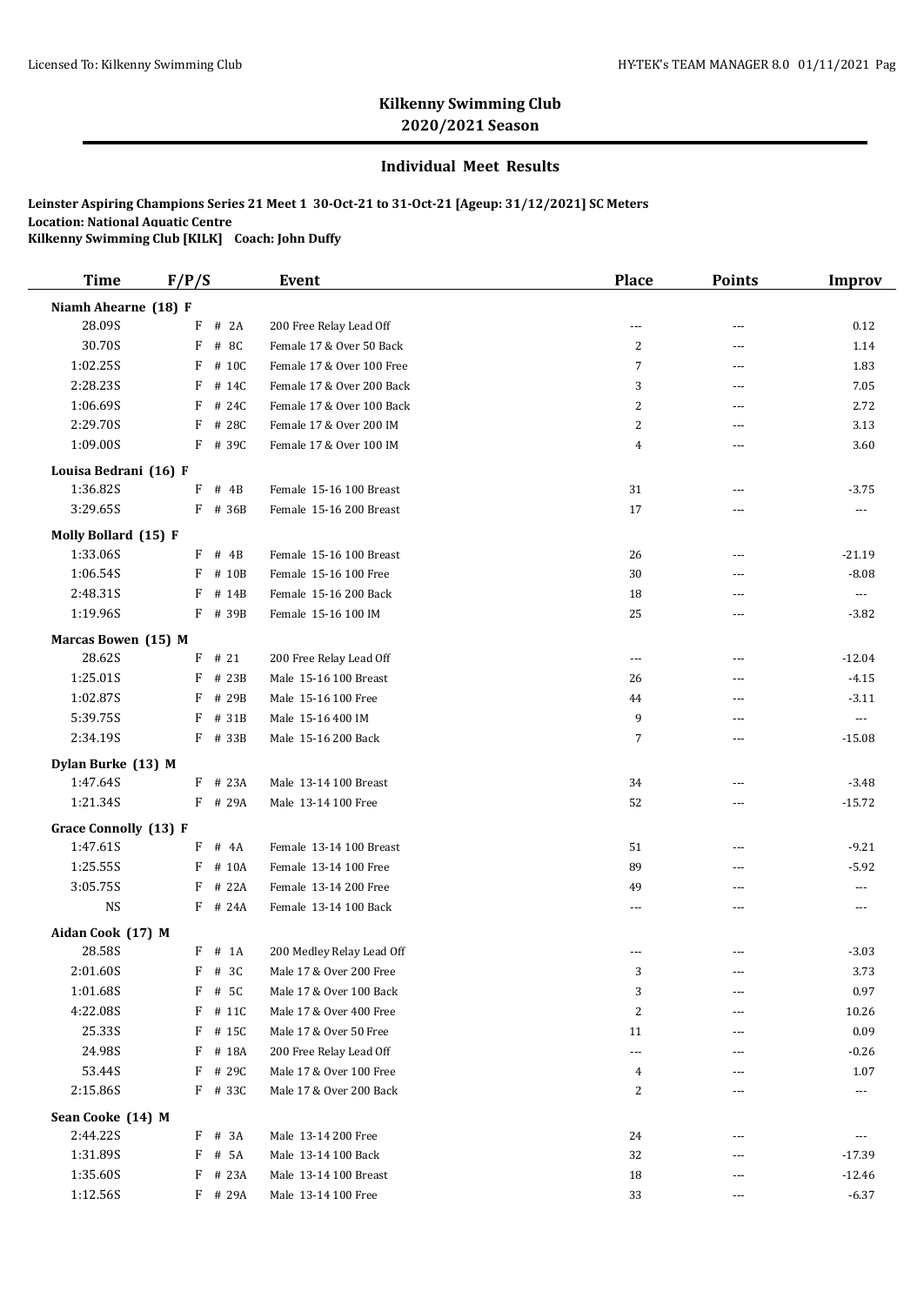### **Individual Meet Results**

| <b>Time</b>           | F/P/S |           | <b>Event</b>              | <b>Place</b>   | <b>Points</b>  | <b>Improv</b>         |
|-----------------------|-------|-----------|---------------------------|----------------|----------------|-----------------------|
| Paddy Cuddihy (13) M  |       |           |                           |                |                |                       |
| 2:17.28S              | F     | # 3A      | Male 13-14 200 Free       | 5              | $\overline{a}$ | $-20.14$              |
| 4:41.75S              | F     | # 11A     | Male 13-14 400 Free       | 3              | ---            | $-72.26$              |
| 1:30.18S              | F     | # 13A     | Male 13-14 100 Fly        | 13             | ---            | $\scriptstyle\cdots$  |
| 1:27.58S              | F     | # 23A     | Male 13-14 100 Breast     | $\overline{7}$ | $\overline{a}$ | $-18.64$              |
| 1:01.56S              | F     | # 29A     | Male 13-14 100 Free       | 4              | ---            | $-13.59$              |
| 2:32.71S              |       | F # 33A   | Male 13-14 200 Back       | 3              | $\sim$ $\sim$  | $-34.95$              |
| Caoimhe Daly (18) F   |       |           |                           |                |                |                       |
| 1:03.02S              |       | F # 10C   | Female 17 & Over 100 Free | 11             | ---            | $-0.75$               |
| 30.93S                | F     | # 16C     | Female 17 & Over 50 Fly   | 3              | ---            | 0.45                  |
| 2:34.58S              | F     | # 28C     | Female 17 & Over 200 IM   | 4              | $\sim$ $\sim$  | 3.52                  |
| 1:08.78S              | F     | # 32C     | Female 17 & Over 100 Fly  | 2              | $\sim$ $\sim$  | 1.61                  |
| 29.27S                | F     | # 34C     | Female 17 & Over 50 Free  | 6              | ---            | $-1.77$               |
| 1:13.20S              |       | F # 39C   | Female 17 & Over 100 IM   | 9              | $\sim$ $\sim$  | 1.94                  |
| Douglas Duffy (13) M  |       |           |                           |                |                |                       |
| 1:17.20S              | F     | # 5A      | Male 13-14 100 Back       | 15             | $\overline{a}$ | $-17.71$              |
| 1:04.88S              | F     | # 29A     | Male 13-14 100 Free       | 17             | ---            | $-17.34$              |
| Robert English (19) M |       |           |                           |                |                |                       |
| 3:14.47S              | F     | # 3C      | Male 17 & Over 200 Free   | 14             | ---            | $-2.06$               |
| 3:46.15S              | F     | # 9C      | Male 17 & Over 200 IM     | 11             | ---            | 10.73                 |
| 7:02.57S              | F     | # 11C     | Male 17 & Over 400 Free   | $\overline{7}$ | $\overline{a}$ | $-10.53$              |
| 8:03.75S              | F     | # 31C     | Male 17 & Over 400 IM     | $\mathbf{1}$   | ---            | $\scriptstyle\cdots$  |
| 3:39.36S              |       | F # 33C   | Male 17 & Over 200 Back   | 5              | ---            | 0.72                  |
| Nessa Godden (14) F   |       |           |                           |                |                |                       |
| 32.00S                | F     | #2        | 200 Free Relay Lead Off   | ---            | $\overline{a}$ | $-2.10$               |
| 1:06.37S              | F     | # 10A     | Female 13-14 100 Free     | 15             | ---            | $-8.84$               |
| 2:43.16S              | F     | # 14A     | Female 13-14 200 Back     | 10             | ---            | $\scriptstyle \cdots$ |
| 2:21.43S              | F     | # 22A     | Female 13-14 200 Free     | 6              | $\sim$ $\sim$  | $-10.80$              |
| 1:16.59S              | F     | # 24A     | Female 13-14 100 Back     | 9              | ---            | $-7.47$               |
| Arthur Johnson (15) M |       |           |                           |                |                |                       |
| 2:20.66S              | F     | # 3B      | Male 15-16 200 Free       | 27             | ---            | ---                   |
| 1:13.37S              | F     | # 5B      | Male 15-16 100 Back       | 22             | $\sim$ $\sim$  | $-9.88$               |
| DQ                    |       | $F$ # 15B | Male 15-16 50 Free        |                |                |                       |
| 29.40S                | F     | # 18      | 200 Free Relay Lead Off   | $\cdots$       | $\cdots$       | $-5.20$               |
| 1:03.60S              | F     | # 29B     | Male 15-16 100 Free       | 48             | $---$          | $-8.83$               |
| Conor Johnson (17) M  |       |           |                           |                |                |                       |
| 2:02.85S              | F     | # 3C      | Male 17 & Over 200 Free   | 6              | ---            | $-0.72$               |
| 59.34S                | F     | # 13C     | Male 17 & Over 100 Fly    | 4              | ---            | $-0.34$               |
| 25.14S                | F     | # 15C     | Male 17 & Over 50 Free    | 7              | ---            | $-0.46$               |
| 2:15.35S              | F     | # 25C     | Male 17 & Over 200 Fly    | 2              | ---            | $-8.82$               |
| 53.72S                |       | $F$ # 290 | Male 17 & Over 100 Free   | 6              | $\cdots$       | $-1.17$               |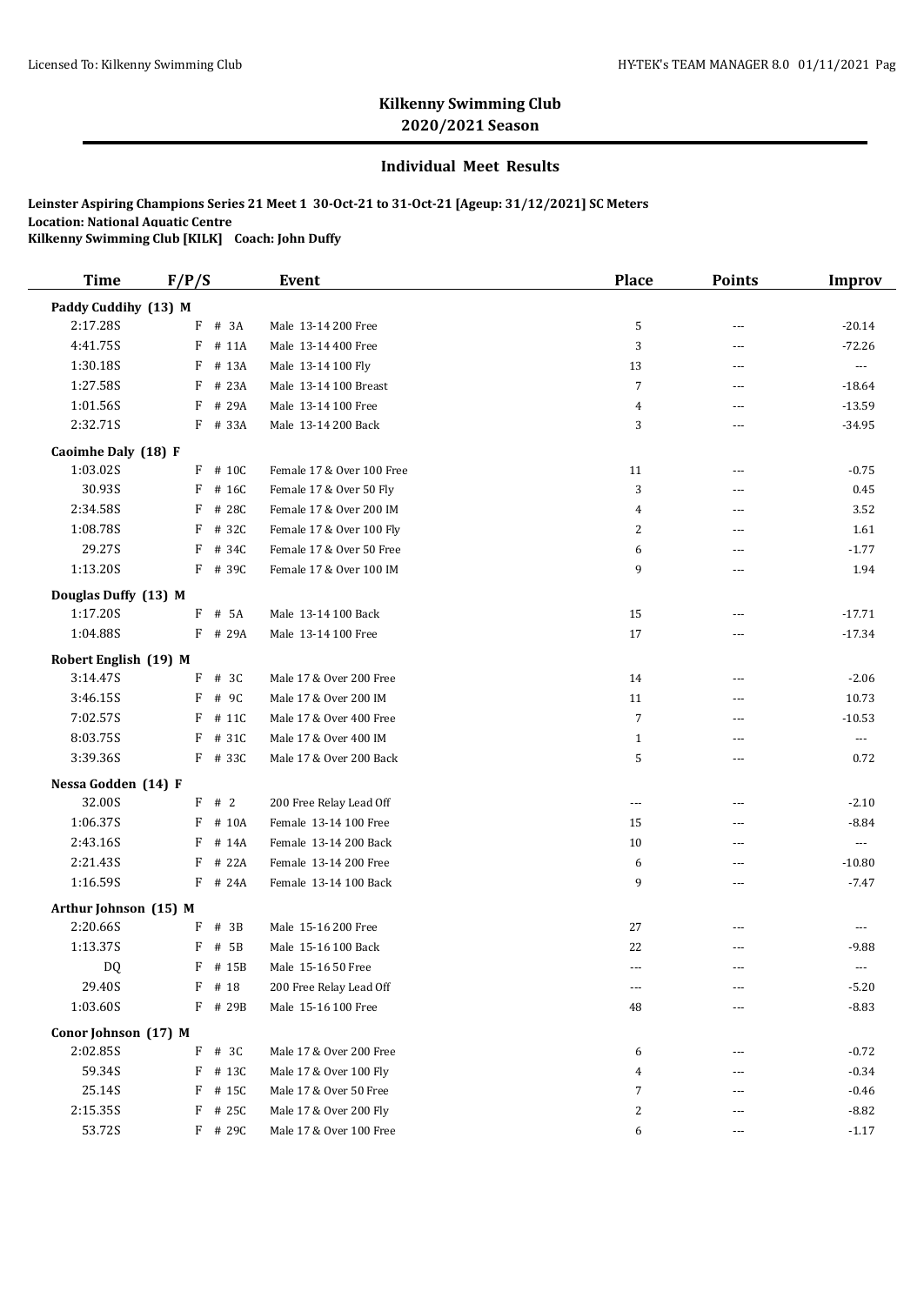## **Individual Meet Results**

| <b>Time</b>                             | F/P/S      | <b>Event</b>                       | Place          | <b>Points</b>  | <b>Improv</b>        |
|-----------------------------------------|------------|------------------------------------|----------------|----------------|----------------------|
| Ethan Kenny (16) M                      |            |                                    |                |                |                      |
| 33.54S                                  | F # 7B     | Male 15-16 50 Breast               | 5              | $---$          | $-2.63$              |
| 26.81S                                  | F # 15B    | Male 15-16 50 Free                 | 15             | $---$          | $-1.85$              |
| 1:13.92S                                | F # 23B    | Male 15-16 100 Breast              | 5              | ---            | $-3.58$              |
| 59.11S                                  | F          | # 29B<br>Male 15-16 100 Free       | 18             | ---            | $-1.73$              |
| 1:07.63S                                | $F$ # 40B  | Male 15-16 100 IM                  | $\overline{7}$ | ---            | $-3.27$              |
| Tristan Kenny (14) M                    |            |                                    |                |                |                      |
| 1:26.80S                                | $F$ # 5A   | Male 13-14 100 Back                | 26             | $\overline{a}$ | $-8.99$              |
| 1:26.83S                                | $F$ # 13A  | Male 13-14 100 Fly                 | 10             | $\sim$         | $-6.56$              |
| 1:42.08S                                | $F$ # 23A  | Male 13-14 100 Breast              | 28             | ---            | $-21.42$             |
| 1:14.63S                                | F<br># 29A | Male 13-14 100 Free                | 39             | $---$          | $-4.84$              |
| 1:25.55S                                | F # 40A    | Male 13-14 100 IM                  | $\overline{7}$ | $\sim$         | $-5.17$              |
|                                         |            |                                    |                |                |                      |
| Alexandra Kolomiyets (13) F<br>1:34.88S | $F$ # 4A   | Female 13-14 100 Breast            | 23             | $\overline{a}$ | $-7.37$              |
|                                         |            |                                    |                |                |                      |
| 41.97S                                  | # 8A<br>F  | Female 13-14 50 Back               | 29             | $---$          | $-0.81$              |
| 1:15.85S                                | F # 10A    | Female 13-14 100 Free              | 65             | $---$          | $-4.68$              |
| Chloe Lohou (18) F                      |            |                                    |                |                |                      |
| 42.43S                                  | F # 8C     | Female 17 & Over 50 Back           | 9              | $---$          | ---                  |
| 1:21.72S                                | F          | # 10C<br>Female 17 & Over 100 Free | 21             | $- - -$        | ---                  |
| 35.55S                                  | F # 34C    | Female 17 & Over 50 Free           | 12             | $---$          | ---                  |
| Lili Markey (14) F                      |            |                                    |                |                |                      |
| 1:23.65S                                | $F$ # 4A   | Female 13-14 100 Breast            | 8              | $---$          | $-3.23$              |
| 1:05.90S                                | F          | # 10A<br>Female 13-14 100 Free     | 13             | $\sim$         | $-0.26$              |
| 5:01.10S                                | F # 30A    | Female 13-14 400 Free              | 6              | ---            | $-25.65$             |
| 2:59.36S                                | F # 36A    | Female 13-14 200 Breast            | 3              | $- - -$        | $-21.45$             |
| 1:14.54S                                | F # 39A    | Female 13-14 100 IM                | 2              | $\overline{a}$ | $-4.87$              |
| Oisin Marry (15) M                      |            |                                    |                |                |                      |
| 2:54.72S                                | F # 25B    | Male 15-16 200 Fly                 | 9              | $---$          | $\scriptstyle\cdots$ |
| 1:05.57S                                | F # 29B    | Male 15-16 100 Free                | 52             | ---            | $-7.15$              |
| 1:15.25S                                | F # 40B    | Male 15-16 100 IM                  | 13             | $\sim$         | $-7.84$              |
| <b>Brogan Mc Aviney (18) M</b>          |            |                                    |                |                |                      |
| 2:00.10S                                | F # 3C     | Male 17 & Over 200 Free            | 1              | $---$          | 2.30                 |
| 2:23.14S                                | F # 9C     | Male 17 & Over 200 IM              | 5              | $\overline{a}$ | $-30.01$             |
| 57.86S                                  | $F$ # 13C  | Male 17 & Over 100 Fly             | $\mathbf{1}$   | ---            | $-1.13$              |
| 24.71S                                  | $F$ # 15C  | Male 17 & Over 50 Free             | 4              | $\cdots$       | 0.49                 |
| 54.03S                                  | $F$ # 29C  | Male 17 & Over 100 Free            | 7              | ---            | 0.96                 |
| Matthew Mc Aviney (15) M                |            |                                    |                |                |                      |
| 2:19.59S                                | $F$ # 3B   | Male 15-16 200 Free                | 24             | ---            | $-34.82$             |
| 1:08.67S                                | $F$ # 13B  | Male 15-16 100 Fly                 | 11             | $\overline{a}$ | $-21.58$             |
| 28.90S                                  | F<br># 15B | Male 15-16 50 Free                 | 37             | ---            | $-10.42$             |
| 1:01.63S                                | F # 29B    | Male 15-16 100 Free                | 36             | $\overline{a}$ | $-12.95$             |
| Oran Mc Cullagh (13) M                  |            |                                    |                |                |                      |
| 1:40.60S                                | # 23A<br>F | Male 13-14 100 Breast              | 27             | $---$          | $-18.24$             |
| 1:24.26S                                | F # 29A    | Male 13-14 100 Free                | 56             | ---            | $-9.64$              |
|                                         |            |                                    |                |                |                      |